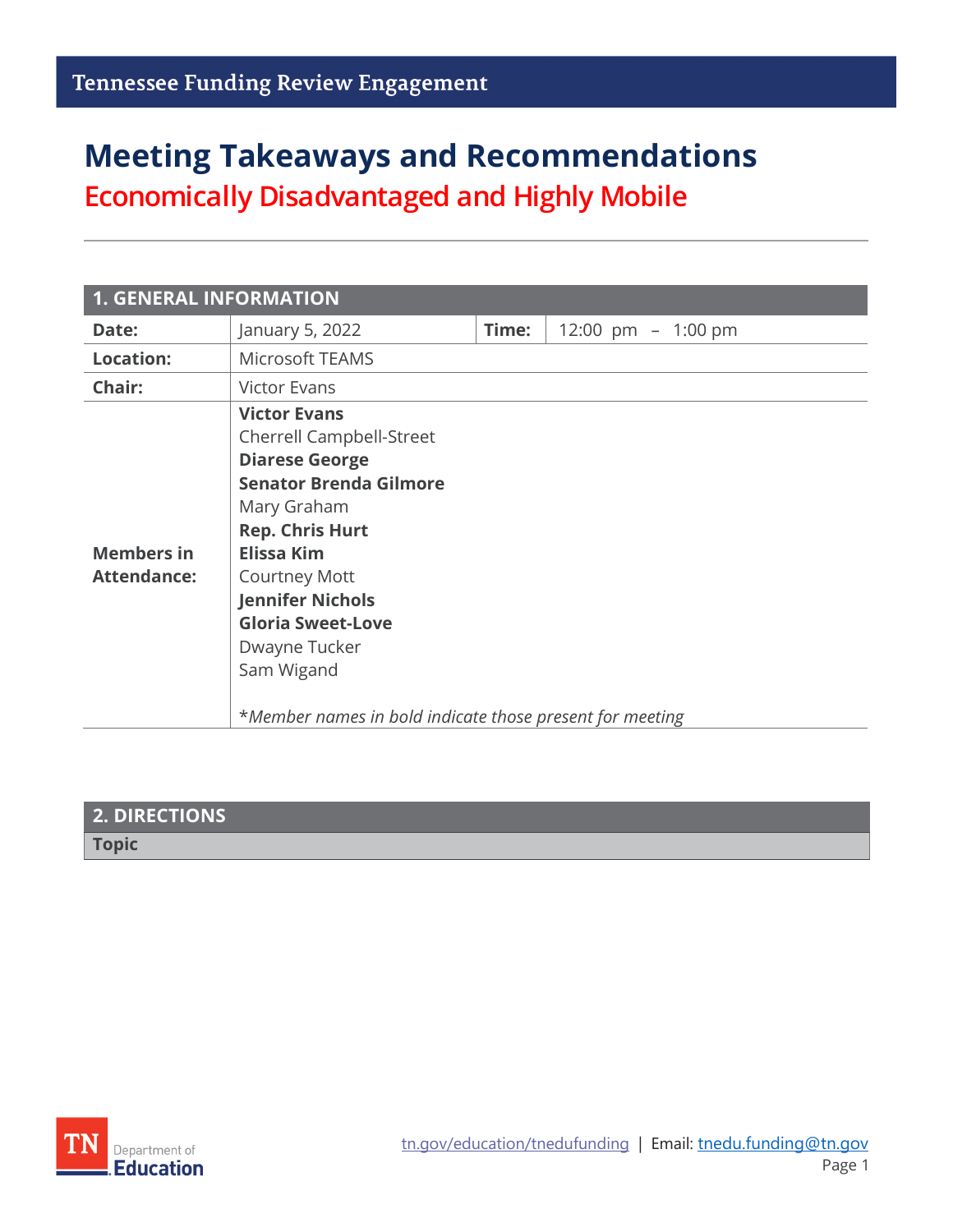## **Tennessee Funding Review Engagement**

Please list specific supports and services that you would like to see incorporated into the funding formula for each category. (In other words, what supports and services do you think are most important so that the cost of those supports and services can be included. It does not mean a district MUST spend money in a certain way, only that they would be funded to do so). Please prioritize each item as a:

- **Must Have:** Those supports and services required as a result of federal and/or state law, for safety, or similar.
- **Should Have:** Those supports and services that may not be mandatory but are essential to ensure the student or student group receives access to a quality education.
- **Nice to Have:** Those supports and services that are not mandatory and not essential, but (1) may provide a clear and added benefit to students and (2) have a clear return on the investment related to student achievement and future success.
- **Long Shot:** All other supports and services ideas.

|  | <b>Subcommittee Supports and Services Prioritization</b> |
|--|----------------------------------------------------------|
|--|----------------------------------------------------------|

|                                 | <b>SUBCOMMITTEE FEEDBACK AND REFLECTIONS</b>                                                                                                                                                                                                        |
|---------------------------------|-----------------------------------------------------------------------------------------------------------------------------------------------------------------------------------------------------------------------------------------------------|
| <b>BASE</b>                     | Parent Liaisons - Must have (especially important for ED and Highly<br>$\bullet$<br>Mobile students)<br>Family Resource Centers- Nice to have<br>$\bullet$<br>Mental Health supports- Must have<br>$\bullet$<br>Tutoring - should have<br>$\bullet$ |
| <b>WEIGHT</b>                   | Economically Disadvantaged - must have<br>$\bullet$<br>SWD- (including Dyslexia)- must have<br>$\bullet$<br>ELL- must have<br>Charter – should have<br>$\bullet$<br>High school students -nice to have<br>$\bullet$                                 |
| <b>DIRECT</b><br><b>FUNDING</b> | High dosage tutoring- must have<br>$\bullet$<br>Rural and sparsity - should have<br>$\bullet$                                                                                                                                                       |